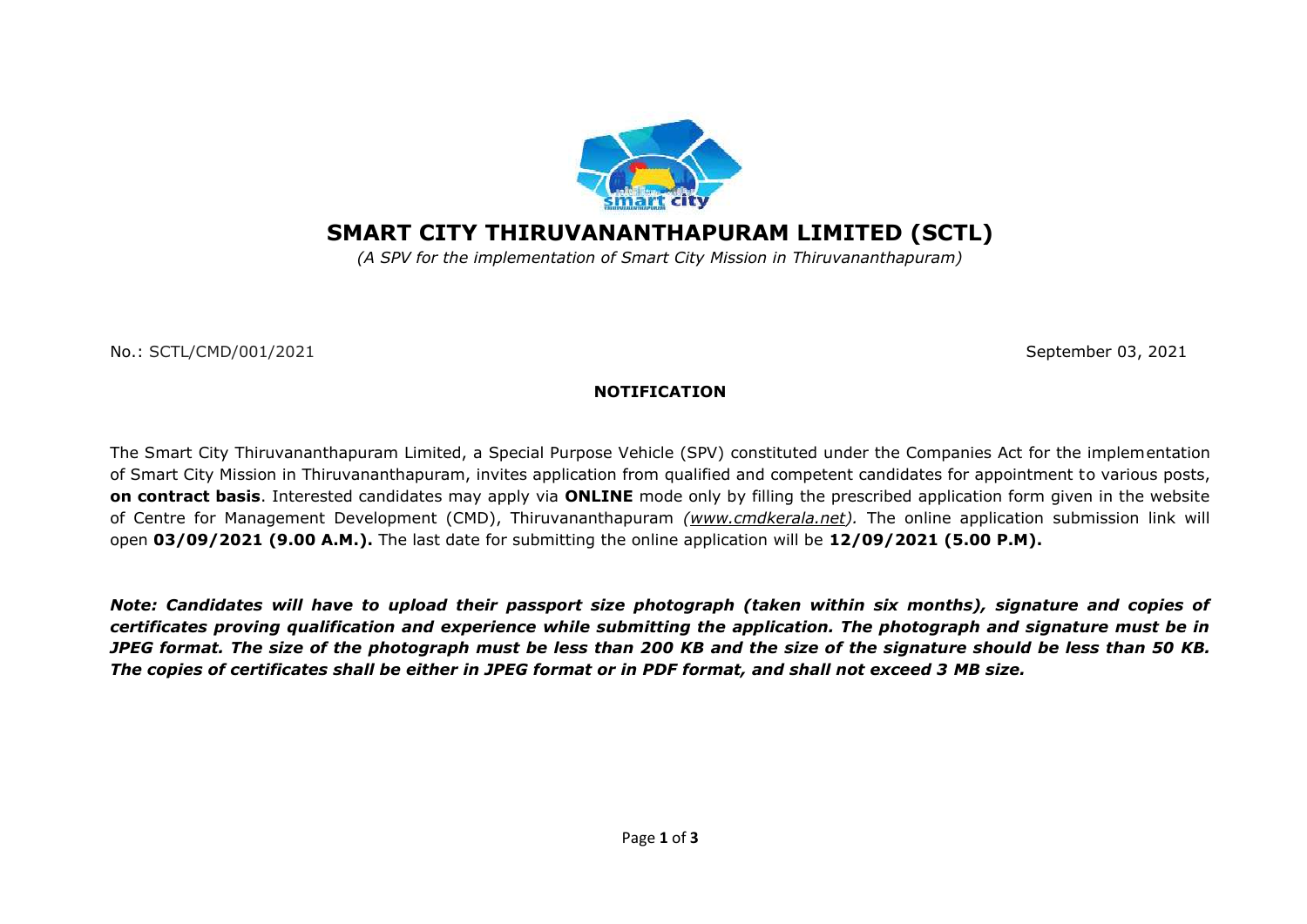## **DETAILS OF POST**

The details regarding the qualification and experience required, no. of vacancies, remuneration etc., are given in the table below.

| SI. |             |                              |                                                                           | <b>Age Limit</b> | <b>Consolidated</b> |
|-----|-------------|------------------------------|---------------------------------------------------------------------------|------------------|---------------------|
| No. | <b>Post</b> | Qualification                | Experience*                                                               | (as on           | Pay                 |
|     |             |                              |                                                                           | 01/09/2021       | (Per Month)         |
| 1.  | Assistant   | B. Tech in Civil Engineering | Minimum 4 years of relevant experience                                    | 35 years         | Rs. 40,000/-        |
|     | Manager     |                              | Project Management.<br>1.                                                 |                  |                     |
|     | (Civil)     |                              | Contract Management.                                                      |                  |                     |
|     |             |                              | Supervision of Construction Sites.                                        |                  |                     |
|     | $(1$ Post)  |                              | Quality Control etc.<br>4.                                                |                  |                     |
|     |             |                              | Experience in Govt./Semi Govt. organizations preferable.<br>5.            |                  |                     |
|     |             |                              |                                                                           |                  |                     |
| 2.  | Assistant   | M.Com/CA Inter/CMA Inter     | Minimum 5 years experience for M.Com and 3 years experience for           | 35 years         | Rs. 40,000/-        |
|     | Manager     |                              | CA/CMA Inter as Accountant in any Govt./PSU or reputed Private Sector     |                  |                     |
|     | (Accounts)  |                              | Units. Should be well versed in Tally Accounting, Computerized Accounting |                  |                     |
|     |             |                              | Software.                                                                 |                  |                     |
|     | $(1$ Post)  |                              | Accounts Management and finalization of accounts.                         |                  |                     |
|     |             |                              | Liasoning with Audit agencies.                                            |                  |                     |
|     |             |                              | Validation of Contractors bill based on M Book.                           |                  |                     |
|     |             |                              | Payroll Management etc.<br>4.                                             |                  |                     |
|     |             |                              | PFMS Portal Management (Preferable)<br>5.                                 |                  |                     |
|     |             |                              | Experience in Govt./Semi Govt. organizations (Preferable)<br>6.           |                  |                     |
| 3.  | Junior IT   | Graduation in IT/ Computer   | Minimum 2 years of relevant experience                                    | 30 years         | Rs. 35,000/-        |
|     | Officer     | Science                      | Project Supervision.                                                      |                  |                     |
|     |             |                              | Website Management.                                                       |                  |                     |
|     | $(2$ Posts) |                              | Support in internal IT Procurements etc.                                  |                  |                     |
|     |             |                              | Experience in Govt./Semi Govt. organizations preferable.<br>4             |                  |                     |
|     |             |                              |                                                                           |                  |                     |

\*-*Only post qualification work experience of the candidate until 01/09/2021 will be considered.*